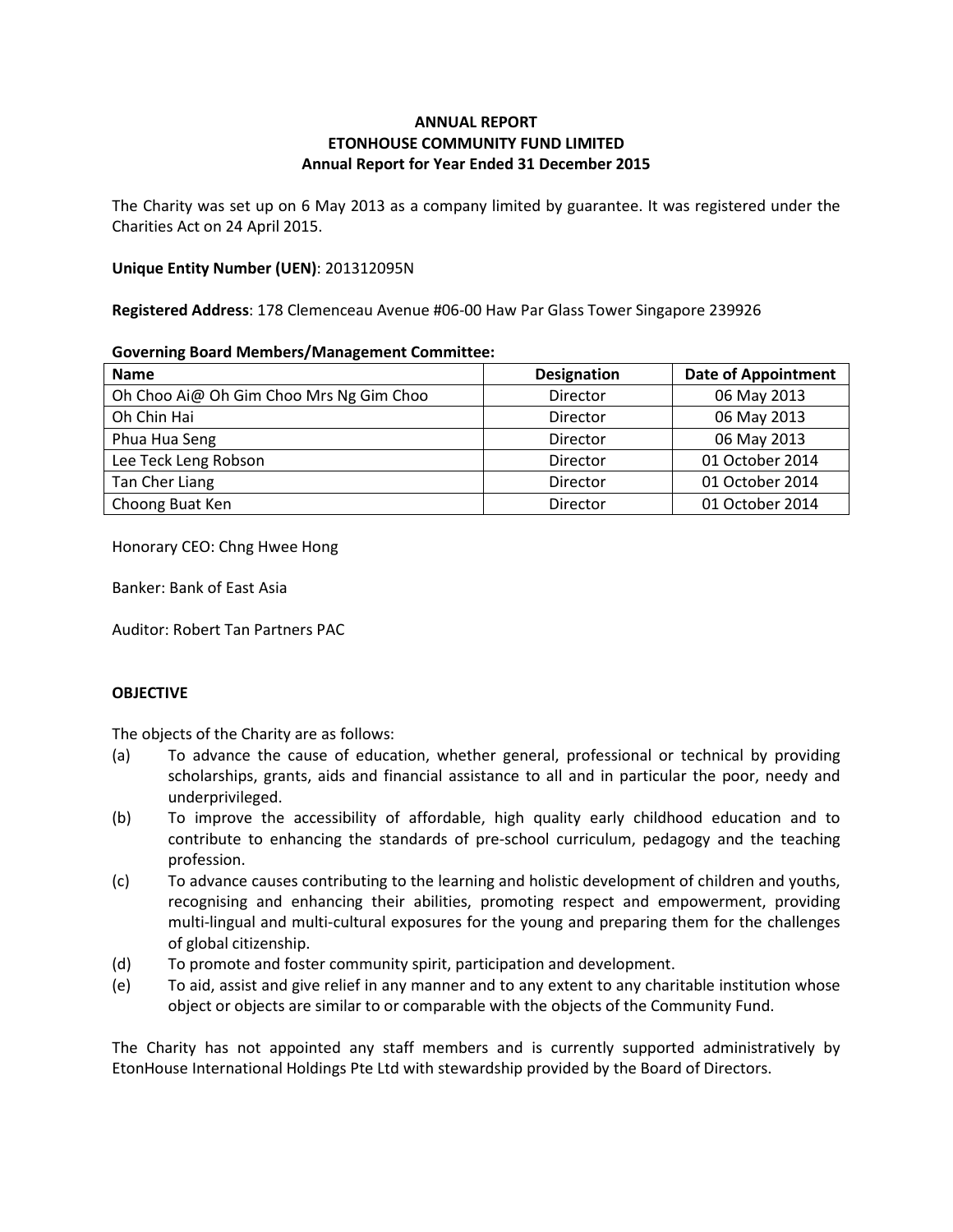# **POLICIES**

## **Bank Account Operating Mandate**

The Charity set up its bank account with Bank of East Asia Limited during the year and adopted the following account operating signing mandate:

Amounts up to S\$10,000 – Any 2 from Group B

Amounts up to S\$100,000 – Any 1 from Group A with 1 from Group B Amounts above S\$100,000 – Any 2 from Group B

| <b>Groups</b> | <b>Signatories</b>   |
|---------------|----------------------|
|               | Tan Cher Liang       |
|               | Lee Teck Leng Robson |
|               | Chng Hwee Hong       |
| R             | Ang Cheng Eng        |
|               | <b>Gerard Lee</b>    |
|               | Lee Jiak Jee         |

## **Reserves**

The Charity maintains 3 years operating funding needs as reserves.

## **Funding Sources**

The Charity is financially supported by advances and grants from its sole member EtonHouse International Holdings Pte Ltd for operations. Funds raised through donation drives are designated and kept aside for social initiatives in line with the Charity's objects.

#### **Memberships**

The Charity is open to the public for participation in its charitable activities.

#### **REVIEW OF YEAR 2015**

2015 was the first year of registration as a Charity and the only activity held was a fund-raising drive organized by EtonHouse International Holdings Pte Ltd, held in conjunction with the Group's 20<sup>th</sup> Anniversary Celebrations Dinner.

| Summary of Funds Raised & Expenses | S\$     |
|------------------------------------|---------|
| Gross Proceeds                     | 380,625 |
| Expenses                           | 69.803  |
| Net Proceeds                       | 310.822 |

The Net Proceeds have been earmarked for 2 initiatives in 2016 as follows:

1) S\$100,000 towards a newly devised Baby Bonus Seed Grant Scheme, to be administered through the Punggol North CCC CDWF Management Committee. This scheme seeks to provide Baby Bonus Account contributions to children from low-income families, which in turn attracts matching grant from the government, all of which can be ring-fenced and used for the benefit of at-risk children to meet their education and medical needs. The cheque presentation ceremony